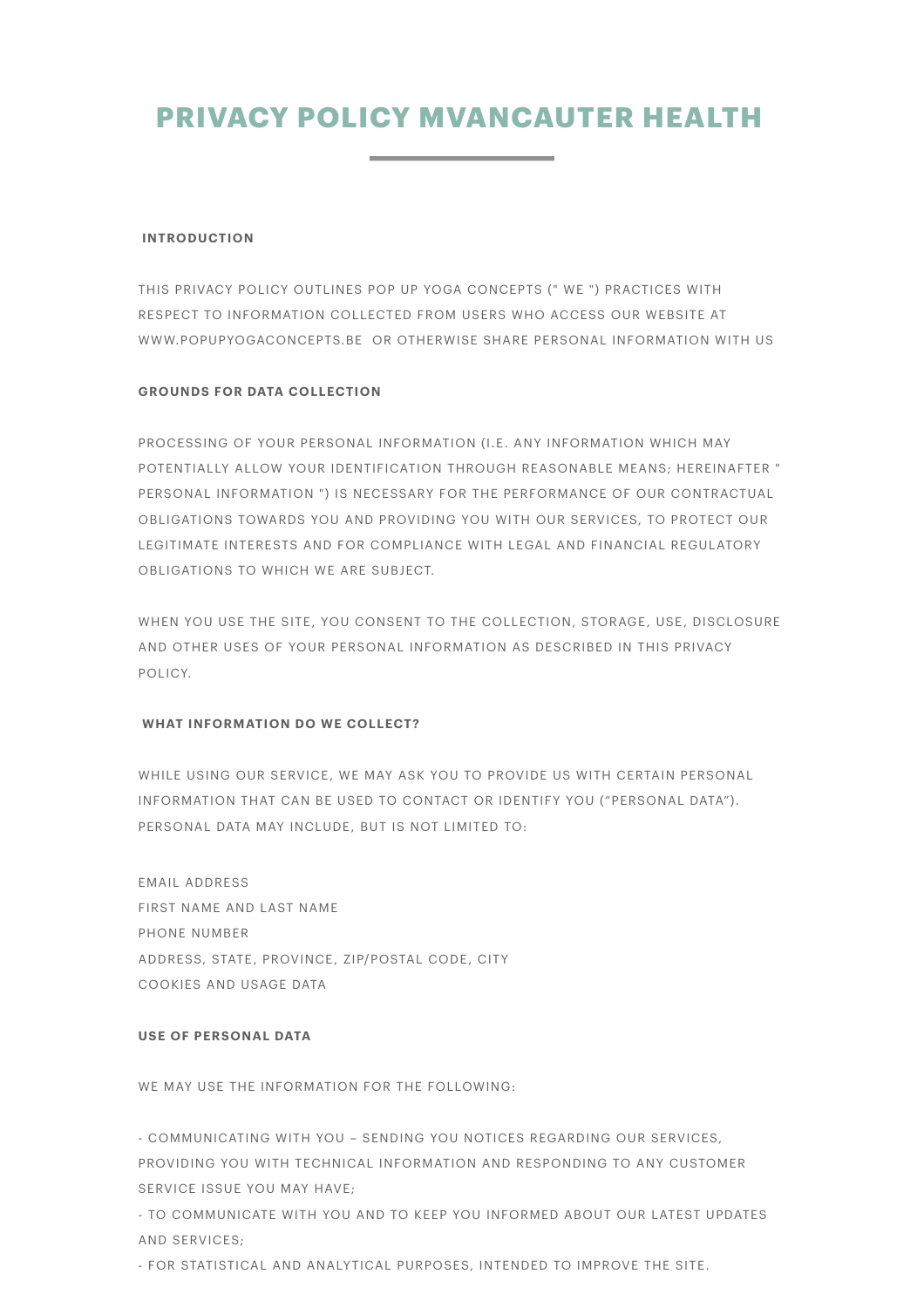IN ADDITION TO THE PURPOSES LISTED IN THIS PRIVACY POLICY, WE MAY SHARE PERSONAL INFORMATION WITH OUR TRUSTED THIRD-PARTY PROVIDERS, WHO MAY BE LOCATED IN DIFFERENT JURISDICTIONS ACROSS THE WORLD, FOR ANY OF THE FOLLOWING PURPOSES:

- HOSTING AND OPERATING OUR SITE;

- PROVIDING YOU WITH OUR SERVICES, INCLUDING PROVIDING A PERSONALISED DISPLAY OF OUR SITE;

- STORING AND PROCESSING SUCH INFORMATION ON OUR BEHALF;

WE MAY ALSO DISCLOSE THE INFORMATION IF WE HAVE GOOD REASON TO BELIEVE THAT DISCLOSURE OF SUCH INFORMATION IS HELPFUL OR REASONABLY NECESSARY TO COMPLY WITH ANY APPLICABLE LAW, REGULATION, LEGAL PROCESS OR GOVERNMENTAL REQUEST;

# **USER RIGHTS**

YOU MAY REQUEST TO:

- RECEIVE CONFIRMATION AS TO WHETHER OR NOT PERSONAL INFORMATION CONCERNING YOU IS BEING PROCESSED AND ACCESS YOUR STORED PERSONAL INFORMATION, TOGETHER WITH SUPPLEMENTARY INFORMATION.

- RECEIVE A COPY OF PERSONAL INFORMATION YOU DIRECTLY VOLUNTEER TO US IN A STRUCTURED, COMMONLY USED AND MACHINE-READABLE FORMAT.

- REQUEST RECTIFICATION OF YOUR PERSONAL INFORMATION THAT IS IN OUR CONTROL.

- REQUEST ERASURE OF YOUR PERSONAL INFORMATION.

- OBJECT TO THE PROCESSING OF PERSONAL INFORMATION BY US.
- REQUEST TO RESTRICT PROCESSING OF YOUR PERSONAL INFORMATION BY US.
- LODGE A COMPLAINT WITH A SUPERVISORY AUTHORITY.

HOWEVER, PLEASE NOTE THAT THESE RIGHTS ARE NOT ABSOLUTE AND MAY BE SUBJECT TO OUR OWN LEGITIMATE INTERESTS AND REGULATORY REQUIREMENTS.

IF YOU WISH TO EXERCISE ANY OF THE ABOVE RIGHTS OR RECEIVE MORE INFORMATION, PLEASE CONTACT US USING THE DETAILS PROVIDED BELOW:

# [MICHEL@POPUPYOGACONCEPTS.BE](mailto:michel@popupyogaconcepts.be)

# **RETENTION**

WE WILL RETAIN YOUR PERSONAL INFORMATION FOR AS LONG AS NECESSARY TO PROVIDE OUR SERVICES, AND AS NECESSARY TO COMPLY WITH OUR LEGAL OBLIGATIONS, RESOLVE DISPUTES AND ENFORCE OUR POLICIES. RETENTION PERIODS WILL BE DETERMINED TAKING INTO ACCOUNT THE TYPE OF INFORMATION THAT IS COLLECTED AND THE PURPOSE FOR WHICH IT IS COLLECTED, BEARING IN MIND THE REQUIREMENTS APPLICABLE TO THE SITUATION AND THE NEED TO DESTROY OUTDATED, UNUSED INFORMATION AT THE EARLIEST REASONABLE OPPORTUNITY. UNDER APPLICABLE REGULATIONS, WE WILL KEEP RECORDS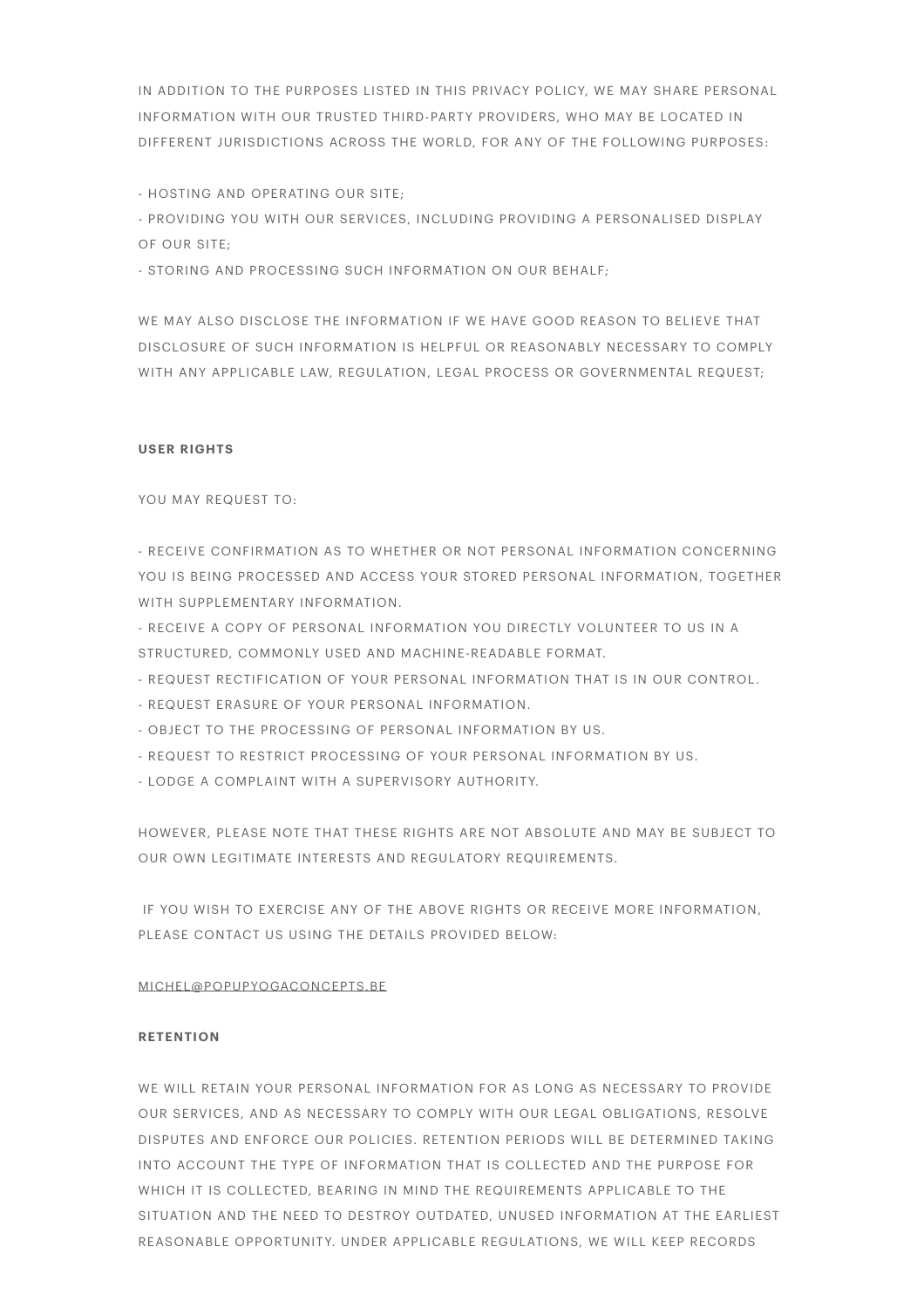CONTAINING CLIENT PERSONAL DATA, ACCOUNT OPENING DOCUMENTS, COMMUNICATIONS AND ANYTHING ELSE AS REQUIRED BY APPLICABLE LAWS AND REGULATIONS.

#### **COOKIES POLICY**

WE AND OUR TRUSTED PARTNERS USE COOKIES AND OTHER TECHNOLOGIES IN OUR RELATED SERVICES, INCLUDING WHEN YOU VISIT OUR SITE OR ACCESS OUR SERVICES.

A "COOKIE" IS A SMALL PIECE OF INFORMATION THAT A WEBSITE ASSIGNS TO YOUR DEVICE WHILE YOU ARE VIEWING A WEBSITE. COOKIES ARE VERY HELPFUL AND CAN BE USED FOR VARIOUS DIFFERENT PURPOSES. THESE PURPOSES INCLUDE ALLOWING YOU TO NAVIGATE BETWEEN PAGES EFFICIENTLY, ENABLING AUTOMATIC ACTIVATION OF CERTAIN FEATURES, REMEMBERING YOUR PREFERENCES AND MAKING THE INTERACTION BETWEEN YOU AND OUR SERVICES QUICKER AND EASIER. COOKIES ARE ALSO USED TO HELP ENSURE THAT THE ADVERTISEMENTS YOU SEE ARE RELEVANT TO YOU AND YOUR INTERESTS AND TO COMPILE STATISTICAL DATA ON YOUR USE OF OUR SERVICES.

THE SITE USES THE FOLLOWING TYPES OF COOKIES:

A. 'SESSION COOKIES' WHICH ARE STORED ONLY TEMPORARILY DURING A BROWSING SESSION IN ORDER TO ALLOW NORMAL USE OF THE SYSTEM AND ARE DELETED FROM YOUR DEVICE WHEN THE BROWSER IS CLOSED;

B. 'PERSISTENT COOKIES' WHICH ARE READ ONLY BY THE SITE, SAVED ON YOUR COMPUTER FOR A FIXED PERIOD AND ARE NOT DELETED WHEN THE BROWSER IS CLOSED. SUCH COOKIES ARE USED WHERE WE NEED TO KNOW WHO YOU ARE FOR REPEAT VISITS, FOR EXAMPLE TO ALLOW US TO STORE YOUR PREFERENCES FOR THE NEXT SIGN-IN;

C. 'THIRD-PARTY COOKIES' WHICH ARE SET BY OTHER ONLINE SERVICES WHO RUN CONTENT ON THE PAGE YOU ARE VIEWING, FOR EXAMPLE BY THIRD-PARTY ANALYTICS COMPANIES WHO MONITOR AND ANALYSE OUR WEB ACCESS.

WE ALSO USE A TOOL CALLED "GOOGLE ANALYTICS" TO COLLECT INFORMATION ABOUT YOUR USE OF THE SITE. GOOGLE ANALYTICS COLLECTS INFORMATION SUCH AS HOW OFTEN USERS ACCESS THE SITE, WHICH PAGES THEY VISIT, WHEN THEY DO SO, ETC. WE USE THE INFORMATION WE OBTAIN FROM GOOGLE ANALYTICS ONLY TO IMPROVE OUR SITE AND SERVICES. GOOGLE ANALYTICS COLLECTS THE IP ADDRESS ASSIGNED TO YOU ON THE DATE YOU VISIT SITES, RATHER THAN YOUR NAME OR OTHER IDENTIFYING INFORMATION. WE DO NOT COMBINE THE INFORMATION COLLECTED THROUGH THE USE OF GOOGLE ANALYTICS WITH PERSONALLY IDENTIFIABLE INFORMATION. GOOGLE'S ABILITY TO USE AND SHARE INFORMATION COLLECTED BY GOOGLE ANALYTICS ABOUT YOUR VISITS TO THIS SITE IS RESTRICTED BY THE GOOGLE ANALYTICS TERMS OF USE AND THE GOOGLE PRIVACY POLICY.

# **THIRD-PARTY COLLECTION OF INFORMATION**

OUR POLICY ONLY ADDRESSES THE USE AND DISCLOSURE OF INFORMATION WE COLLECT FROM YOU. TO THE EXTENT YOU DISCLOSE YOUR INFORMATION TO OTHER PARTIES OR SITES THROUGHOUT THE INTERNET, DIFFERENT RULES MAY APPLY TO THEIR USE OR DISCLOSURE